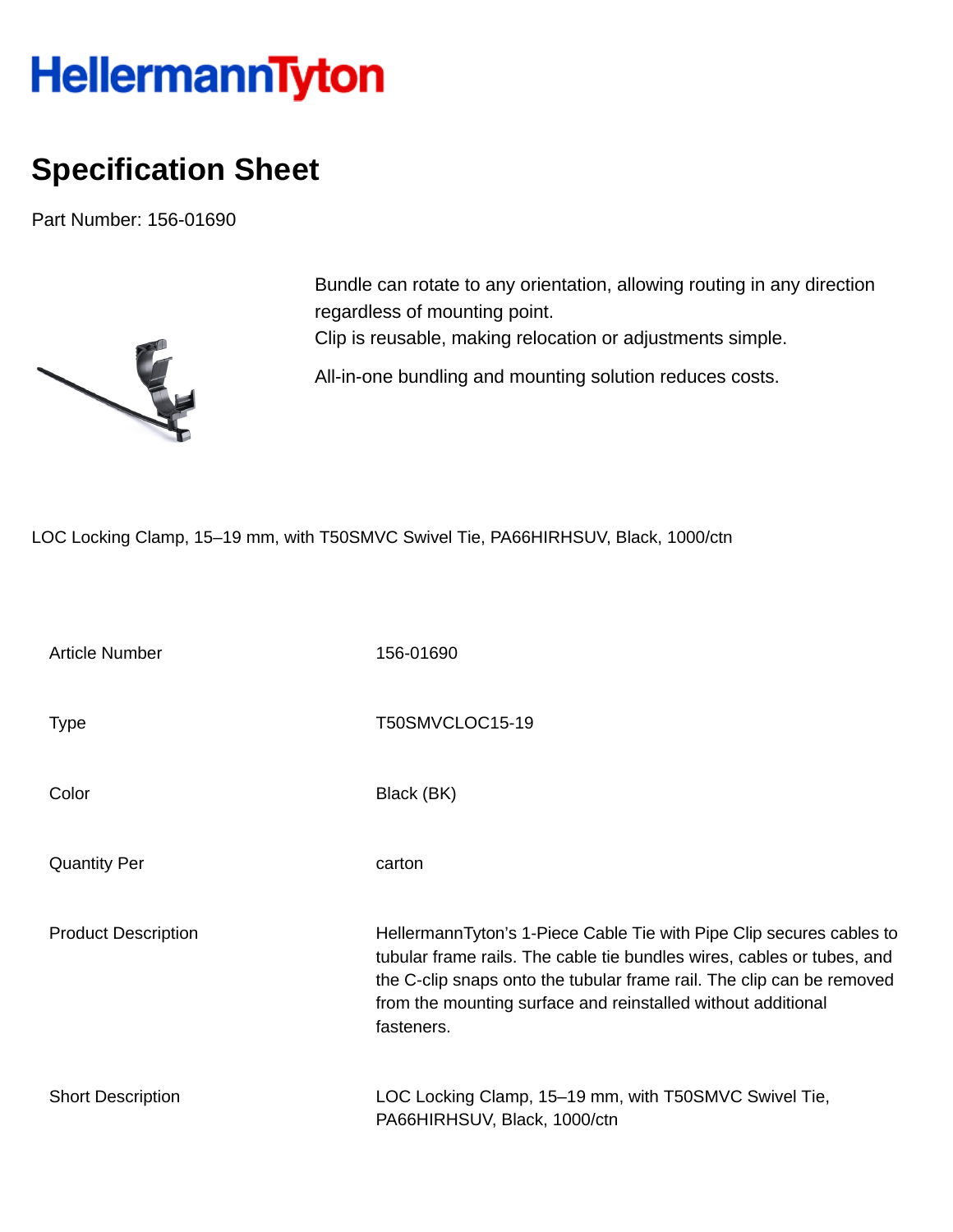| Minimum Tensile Strength (Imperial)   | 50.0        |
|---------------------------------------|-------------|
| Minimum Tensile Strength (Metric)     | 225.0       |
| Length L (Imperial)                   | 8.3         |
| Length L (Metric)                     | 210.0       |
| <b>Fixation Method</b>                | Omega Clips |
| <b>Identification Plate Position</b>  | none        |
| Width W (Imperial)                    | 0.47        |
| Width W (Metric)                      | 12.0        |
| <b>Bundle Diameter Min (Imperial)</b> | 0.59        |
| <b>Bundle Diameter Min (Metric)</b>   | 15.0        |
| <b>Bundle Diameter Max (Imperial)</b> | 0.75        |
| <b>Bundle Diameter Max (Metric)</b>   | 19.0        |
| Height H (Imperial)                   | 1.31        |
| Height H (Metric)                     | 33.4        |
| Depth D (Imperial)                    | 0.47        |